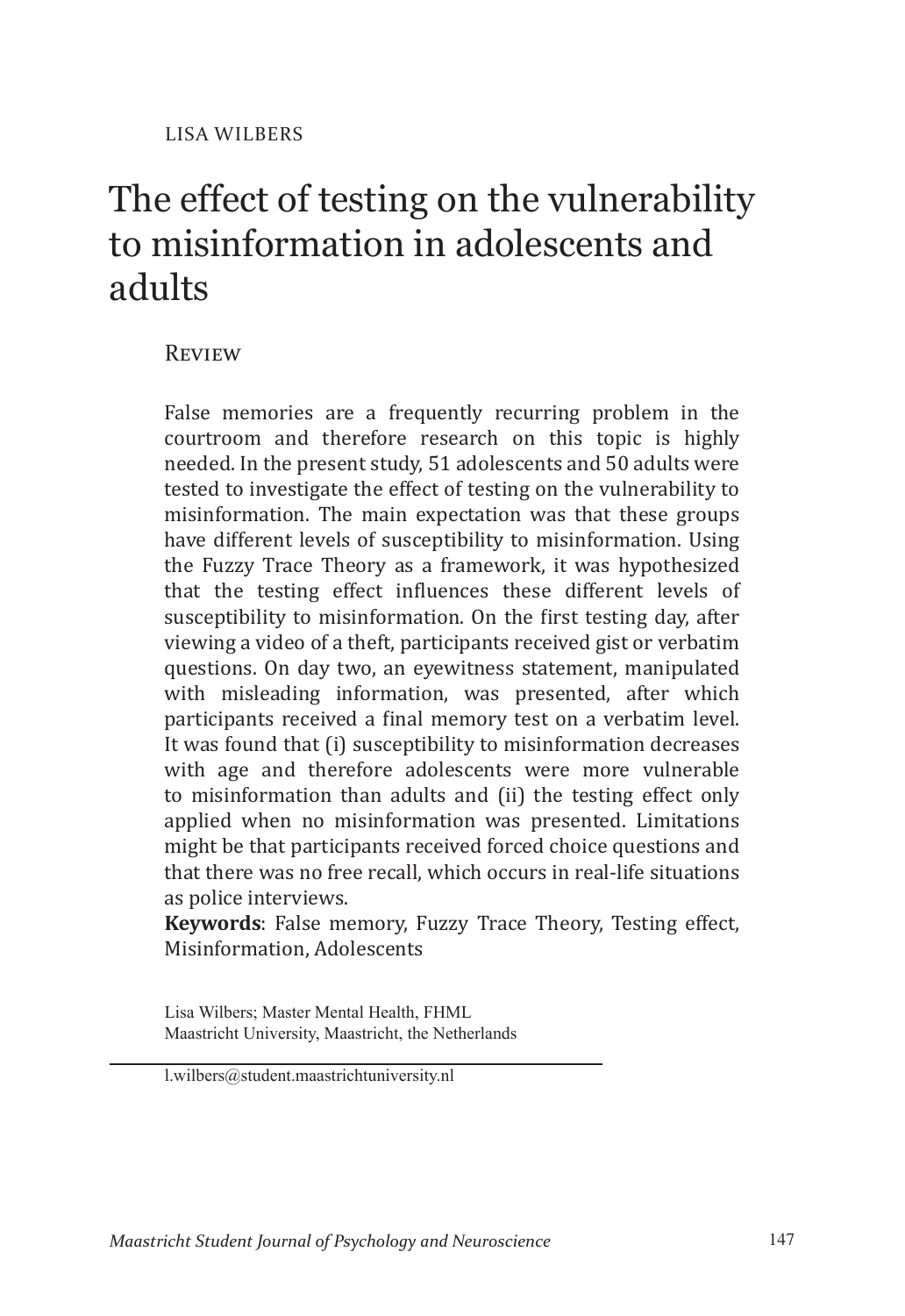#### **INTRODUCTION**

A false memory is a recollection of events or experiences which is distorted or fabricated, and did not actually happen (Loftus, 1980). In general, there are two forms of false memories: spontaneous false memories and implanted false memories (Reyna, 1995). Spontaneous false memories arise endogenously due to cognitive distortions (Reyna & Brainerd, 1998). On the other hand, implanted false memories result from exogenous misinformation. Misinformation after exposure to an event can affect the memory of that event and also memory reporting of details of that particular event.

Loftus, Miller, and Burns (1978) introduced the so-called misinformation paradigm, which now is commonly used in studies where susceptibility of eyewitnesses to misleading post-event information is being investigated. Research suggests that participants are more prone to suggestion if misinformation and misleading suggestions are reported in a memory test, compared to a control condition with no misinformation and misleading suggestions (Loftus, 1978). Regardless of whether post-event information is misleading or consistent, this information is integrated into the event memory of a witness, which is called the misinformation effect (Loftus, 1978).

The storage of event memory can be explained by the *Fuzzy-trace theory* (FTT). The FTT states that individuals who witness an event will derive two independent memory traces or representations of event details – verbatim and gist traces (Brainerd, Reyna & Ceci, 2008; Rivers, Reyna, & Mills, 2008). Verbatim representations store exact surface details of an event or experience (i.e., exact words and details of a story), whereas gist representations consist of meaning-based memory for the event or experience (i.e., the theme of a story) (Howe, Wimmer, Gagnon, & Plumpton, 2009). Gist representations are superior to verbatim representations in memorability and accessibility (Brainerd & Reyna, 2001). More precise, gist processing is a favored retrieval mode over time and at immediate memory testing (Pansky & Koriat, 2004).

A study by Bouwmeester and Verkoeijen (2011) suggests that gist traces strengthen even more when a memory test is conducted. The effect that taking a memory test improves retrieval of information is called the *testing effect* (Roediger, Jacoby & McDermott, 1996; Roediger & Karpicke, 2006a; Roediger & Karpicke 2006b). The relation between the testing effect and the FTT is explained by the theory that the gist traces will strengthen because these traces are used to reconstruct and retrieve information from participants' memory (Bouwmeester and Verkoeijen, 2011). On the other hand, a study phase followed by a restudy phase will strengthen verbatim traces. In line with this argumentation, it is demonstrated that repetition and restudying can lead to a decrease of false memories due to the strengthened verbatim traces (Brainerd, Payne, Wright, & Reyna**,** 2003). The main question underlying the study of Pansky and Tenenboim (2011) is whether testing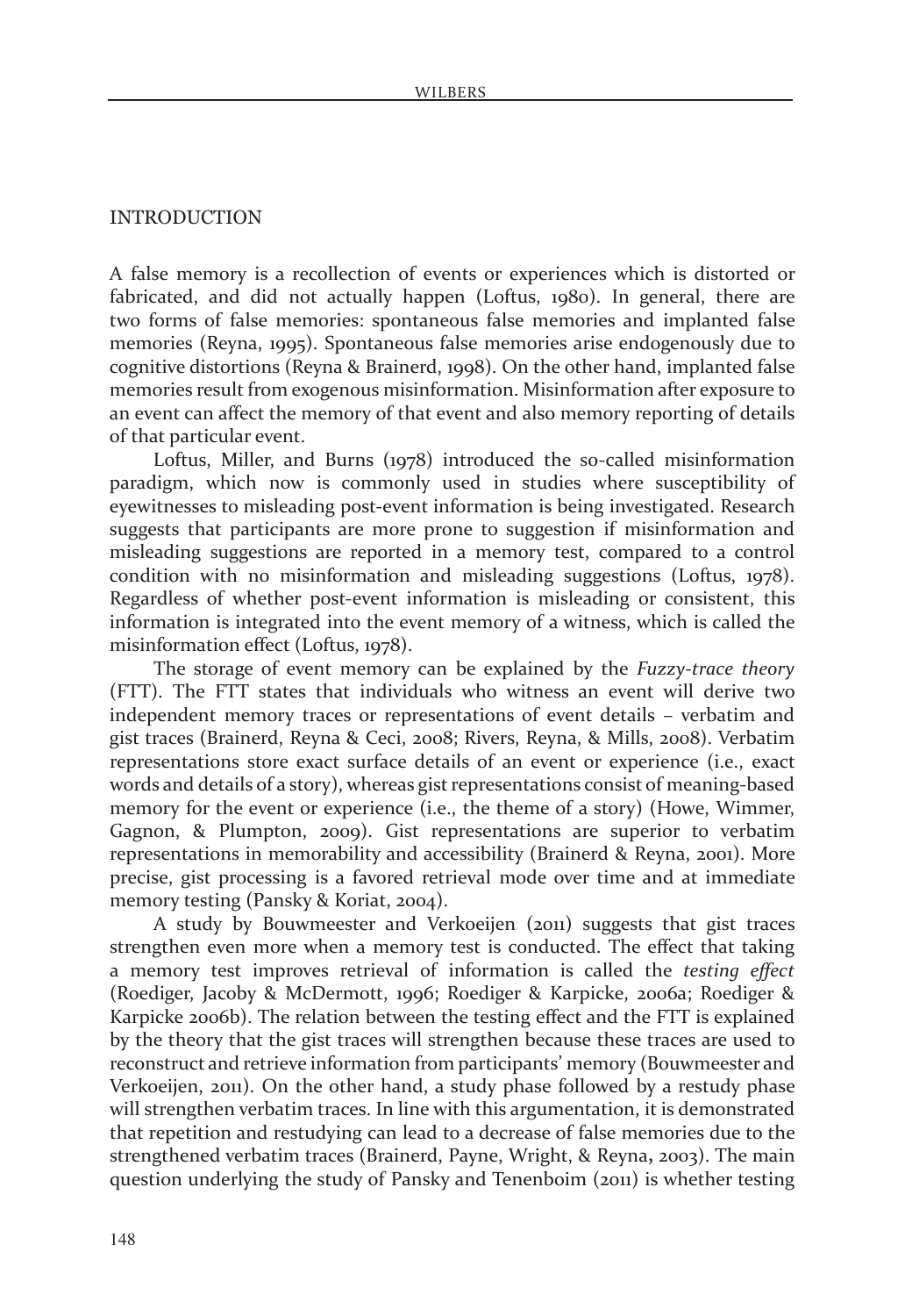can serve as a buffer for the susceptibility to misleading post-event information. They conclude that strengthened event memory on the verbatim level can inoculate against misinformation. On the other hand strengthening gist level memories did not decrease the effect of misinformation.

The testing effect can have both a beneficial (Warren & Lane, 1995), and a detrimental (Chan, Thomas, & Bulevich, 2009; Chan & Langley, 2011) influence on suggestibility to misinformation. Research has shown that when a test is preceded by misleading post-event information, the misinformation effect increases (Chan, Thomas & Bulevich, 2009). More precisely, although the testing effect enhances memory of a witnessed event, retrieval practice can increase people's suggestibility to manipulated information. This means that even though it has consistently been shown that correct recall improves by repeated testing, this testing could have a reversed effect when misinformation is introduced.

The effect of misinformation on children is a recurrent point of discussion in the legal field. However, little research is available on this effect on adolescents. The current study focuses on the effect of misinformation in this age group. Still, it is important to consider children as a comparison group (Brackmann, in prep.). Recent research has shown that false memories increase between early childhood and young adulthood under certain circumstances (e.g., Brainerd, 2013; Ceci & Bruck, 1993). Brainerd (2013) states that the risk to develop false memories increases drastically with age. Therefore, it is no longer justifiable to use the assumption that children's testimonies, compared to adults' testimonies, should in general be more infected with false memories. With regard to the developmental reversal it is important to note that this phenomenon only exists when adults have higher knowledge of meaning connections than children (Sutherland & Hayne, 2001).

In the present study adolescents and adults were tested to investigate the effect of testing in combination with misinformation on false memories. It is a well-established finding that children's memory relies less on gist representation compared to adults, and therefore children are expected to be less vulnerable to the production of false memories (Reyna & Kiernan, 1994). It can be expected that memory processes and therefore production of false memories works differently in adolescents, than in adults. Decision-making (i.e., the cognitive process that results in the selection of a course of action out of alternatives) in adolescents is more intuitive and less computational compared to adults (Rivers, Reyna & Mills, 2008). Adolescents find themselves between relying on verbatim analysis and relying on gist-based intuition (Reyna & Brainerd, 1995). In this study, the focus is on adolescents as nearly no study on this subject has been conducted that takes this age group into account (Jack, Leov, & Zajac, 2014). The research question is therefore: to what extent does testing have an effect on adolescents' vulnerability to misinformation compared to adults?

It was hypothesized that (i) adolescents will be less vulnerable to misinformation compared to the adult sample in this study, due to less reliance on gist representation; (ii) according to the testing effect, performance should be improved on the items of the final memory test, that were tested (Roediger, & Karpicke, 2006); and (iii) that the misinformation effect is expected to manifest itself in an impaired performance on items with misinformation in the final memory test, compared to items with no misinformation in the misinformation account.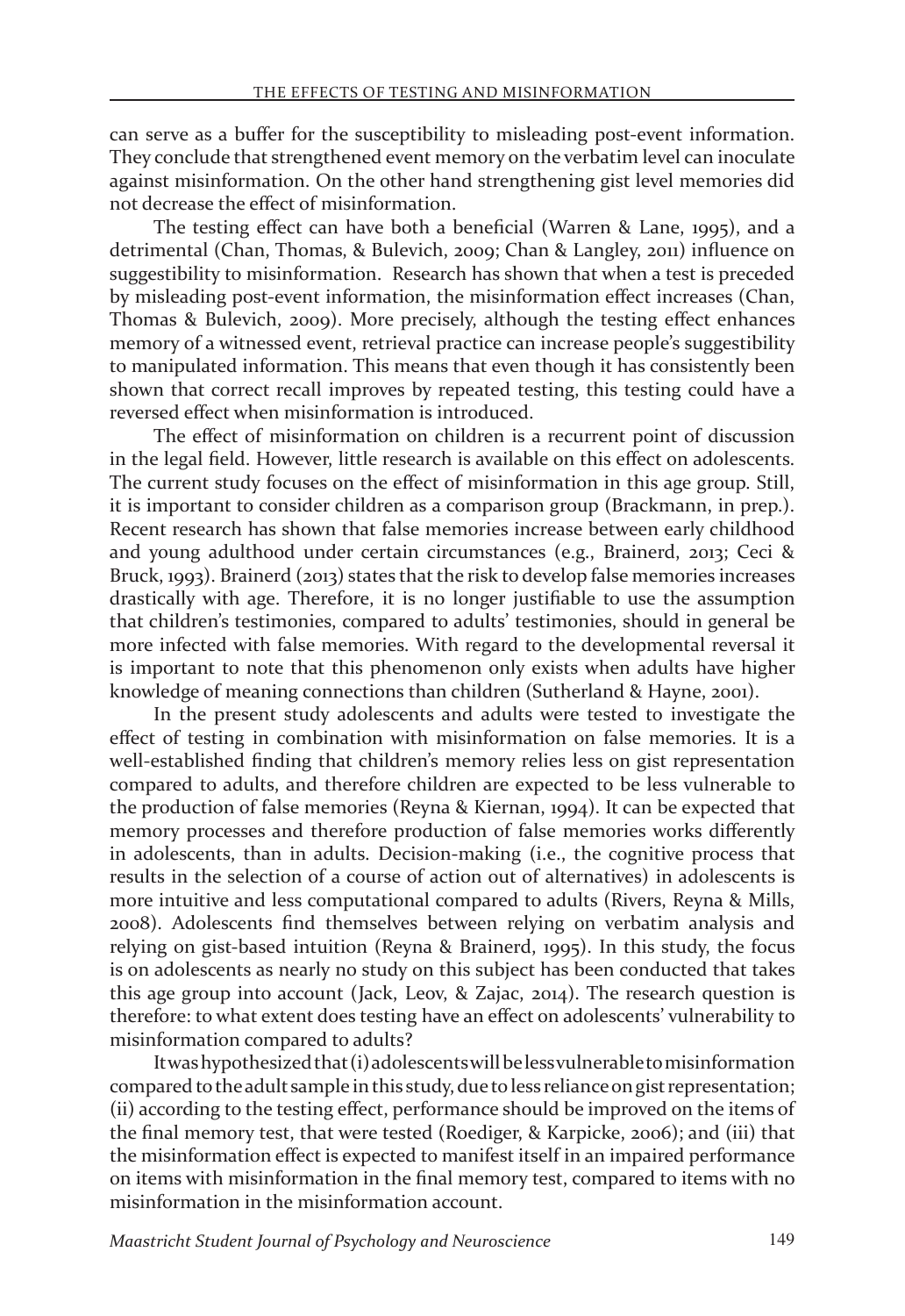#### **METHOD**

#### **Participants**

In total there were 101 participants  $(45$  male participants), which is a subsample of the participants in the study of Brackmann (in prep.). 51 adolescents (*M*=15.04, *SD*=.52, age range from 13.69 to 16.59) and 50 adults with (*M*=22.32, *SD*=1.99, age range from 18.91 to 27.33) were tested. The different age groups were adjusted in order to make the different stages of development easy distinguishable. The verbatim condition included 26 adolescents and 27 adults, and the gist condition 24 adolescents and 24 adults. Participants were recruited from secondary schools in the surroundings of Maastricht (The Netherlands), and Maastricht University. Adults were compensated for participation by receiving either one subject point or an Iris Cheque with a value of  $\epsilon$ 7.50. The adolescent participants were tested at their secondary schools during class time. The adult group was tested in a lab at Maastricht University. Informed consents were obtained from students, and from parents or legal guardians, in case of under-age participants. In both age groups the division of participants in the gisttesting or verbatim-testing group was counterbalanced.

#### **Materials and procedure**

Participants were tested individually on two consecutive days. On both days, test sessions lasted about fifteen minutes. At the start of each session, participants were told to concentrate and pay close attention as at the end of the session questions would be asked about the video. The first day, participants were presented with a video about an electrician entering a house to do chores and repair a list of electrical objects (see Takarangi, Parker, & Garry (2006) for a detailed description of the stimulus film). After a nonverbal filler task of approximately 3 minutes, the interpolated cued-recall task was presented to the participants. This task consisted of eight items with two questions each, one general question and one group specific question which was either gist- or verbatim-based.

After a 24-hour time interval, on day 2, participants received an audio version of an eyewitness account about the video which they viewed on day 1. In this eyewitness statement eight items were manipulated with misleading information (see Table 1). Four of these items were tested earlier in the interpolated cuedrecall task on day 1 and four items were not tested earlier. Afterwards there was a nonverbal filler task that served as a pause between the eyewitness account and the cued recall task. The cued recall task consisted of 18 questions on the verbatim level about the video of Eric the Electrician. Besides the eight misinformation items, this final memory task included items that were not manipulated in the eyewitness account which were either neutral or verbatim. Neutral items were mentioned in the eyewitness account on a basic level and verbatim items were mentioned on a more detailed level. The questions in this cued recall task were presented in the same order for every participant, but were previously randomized by Takarangi et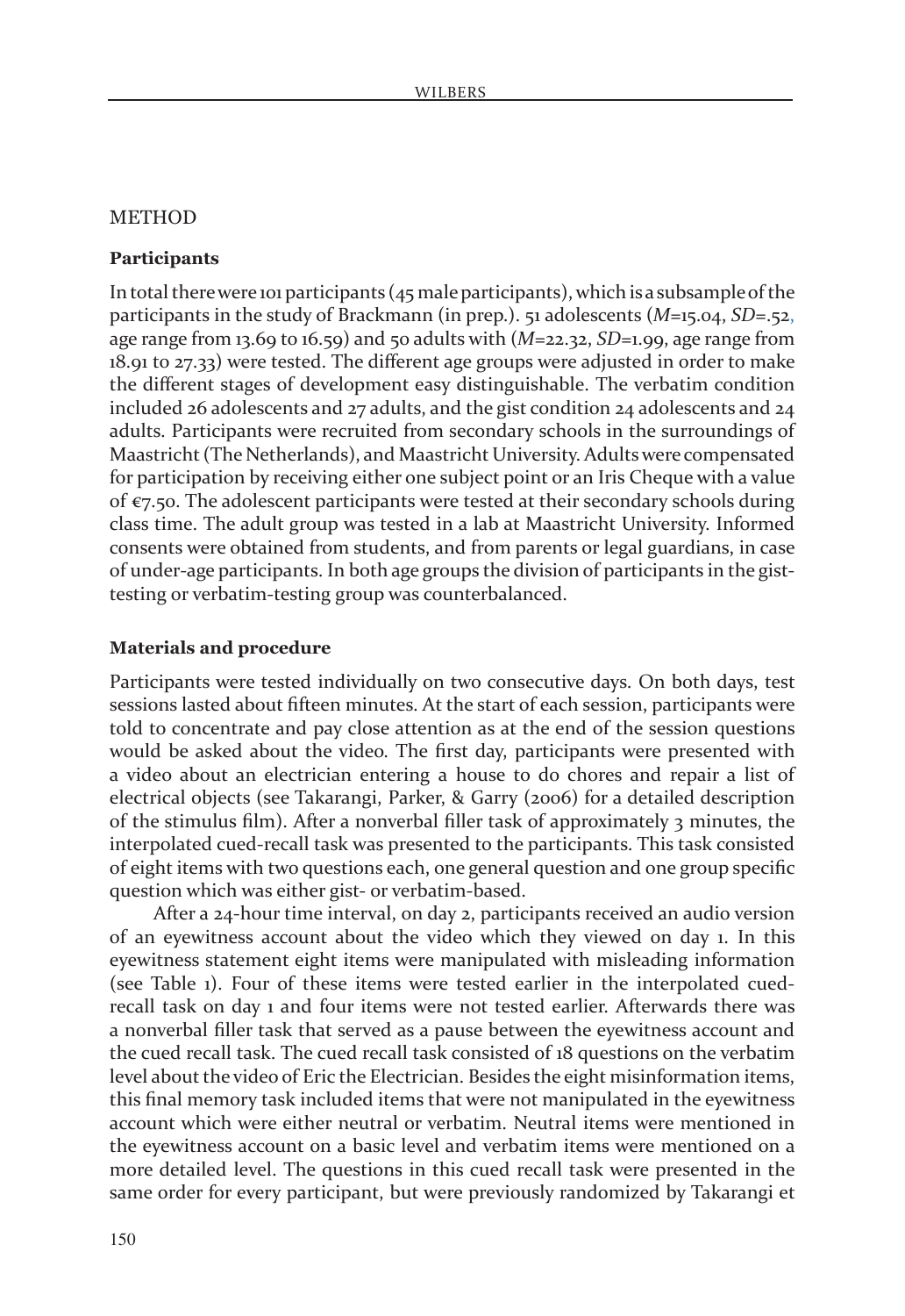al. (2006). Lastly, the participant was asked not to tell details of the study to their classmates or other students until the study had finished and thanked for his or her participation.

It should be noted that in this particular study a forced-choice report was applied, which implies that participants cannot choose the level at which they report their memories. All questions were accompanied by two possible answers, which participants had to choose from. Both these cases of forced choice could have an effect on participants' performance and therefore they should be taken into account when analyzing the data (Payne, Elie, Blackwell and Neuschatz, 1996).

| Misinformation item in the<br>eyewitness account on day 2                                                                       | Testing condition in interpolated<br>cued-recall task on day 1                       |  |  |
|---------------------------------------------------------------------------------------------------------------------------------|--------------------------------------------------------------------------------------|--|--|
| <b>Magazine Newsweek</b><br>Photo of the Eiffel Tower<br>Unmade hed<br>Blue cap<br>AJ's Electrician<br>Wall clock<br>Yellow cup | Tested<br>Untested<br>Tested<br>Untested<br>Untested<br>Untested<br>Tested<br>Tested |  |  |
|                                                                                                                                 | Pepsi                                                                                |  |  |

| Table 1. Misinformation items in the cued-recall task on day 2. |  |
|-----------------------------------------------------------------|--|
|-----------------------------------------------------------------|--|

#### **Design**

Two age groups were compared: adolescents and adults. Age was considered as a between subjects factor. Participants engaged in an interpolated cued-recall task where half of the participants in each age group received questions on the gist level, and the other half received questions on the verbatim level. A between subjects comparison was made between gist representations and verbatim representations. A within subjects design was used to compare the influence of misinformation or no misinformation and the effect of tested and untested items on memory of participants in the final memory test. The within subject items of the final memory test consisted of four levels: tested misinformation x tested no misinformation x untested misinformation x untested no misinformation. The dependent variable of this study was the correct or incorrect answers participants gave on the final memory test. Concluding, this resulted in a  $2$  (age: 14-15, adults)  $x_2$  (testing group: gist testing, verbatim testing) x 2 (testing condition: tested, untested) x 2 (misinformation condition: misinformation, no misinformation) mixed model design, with age and testing group as between-subject factors and testing and misinformation condition as within-subject factors.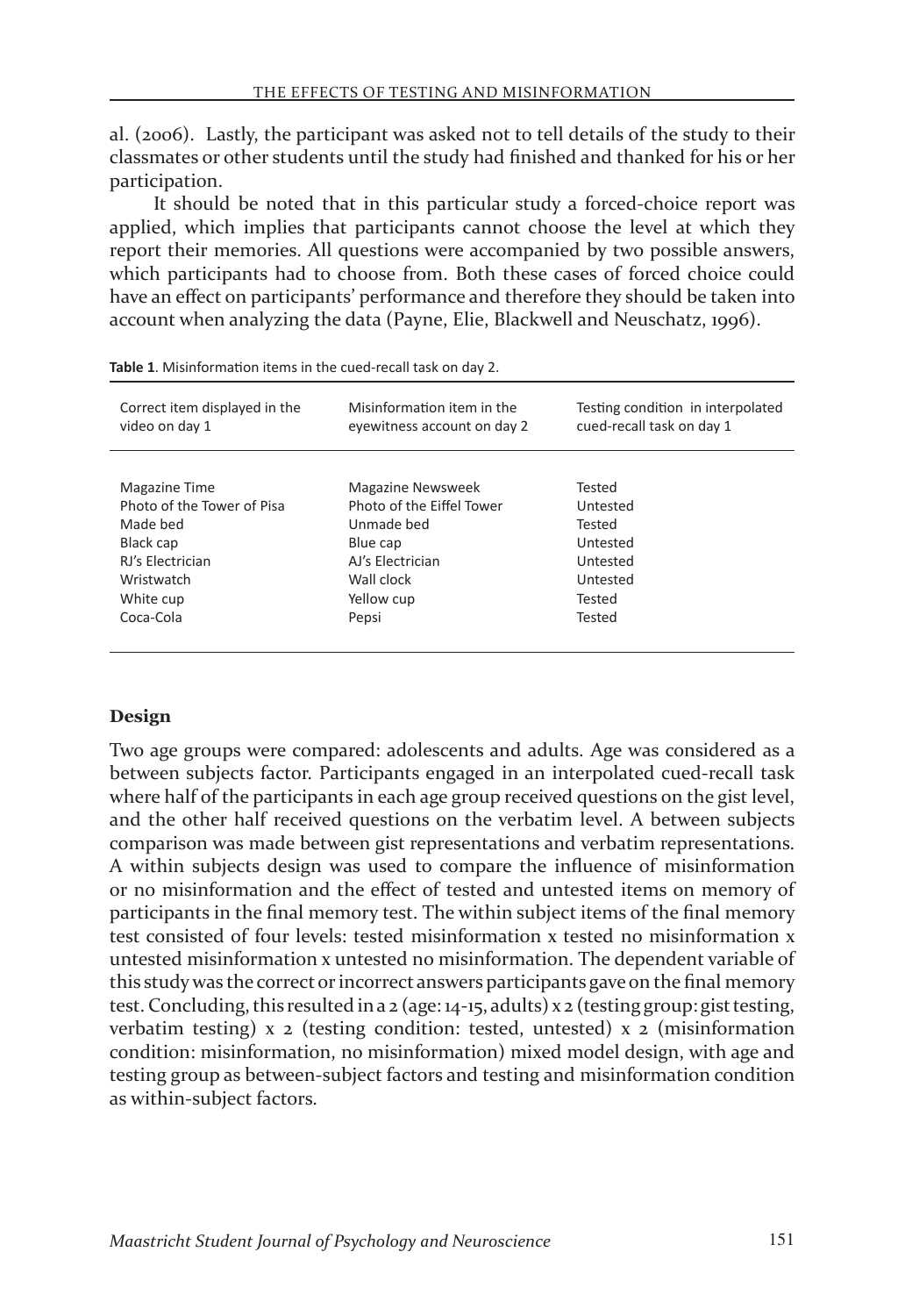#### **Results**

As in this study, both a between subjects design and a within subjects design were used, the collected data were analyzed with the use of a four-way mixed-model ANOVA. The between-subjects factors were represented by the interpolated-testing mode and age. The within-subjects factor was the misinformation condition and the test-condition. This resulted in a 2 (age: 14-15, adults) x 2 (testing group: gist testing, verbatim testing) x 2 (testing condition: tested, untested) x 2 (misinformation condition: misinformation, no misinformation) mixed model design.

First, the responses of participants on the final memory test were compared by a function of age group, testing group, testing condition and misinformation condition. Table 2 presents the proportion of incorrect answers on the final memory test in each age group and condition. These data are used for the following analyses with a four-way mixed-model ANOVA.

A significant main effect of testing condition was found, *F*(1, 204) = 72.489, *p*  $\lt$  .001,  $\eta^2$  = .262 indicating an effect of tested versus untested items on performance on the final memory test. There was also a significant main effect of misinformation condition,  $F(1, 204) = 251.465$ ,  $p < .001$ ,  $\eta^2 = .552$ . Participants displayed impaired performance on items with misinformation in the eyewitness account compared to items with no misinformation.

| <b>Testing</b><br>group | <b>Testing</b><br>condition | <b>Misinformation condition</b> | Age                 |     |               |     |
|-------------------------|-----------------------------|---------------------------------|---------------------|-----|---------------|-----|
|                         |                             |                                 | $14 - 15$ years old |     | <b>Adults</b> |     |
|                         |                             |                                 | M                   | SD  | M             | SD  |
| Gist                    | Tested                      | Misinformation                  | .47                 | .32 | .20           | .22 |
|                         |                             | No misinformation               | .03                 | .08 | .05           | .12 |
|                         | Untested                    | Misinformation                  | .53                 | .20 | .26           | .23 |
|                         |                             | No misinformation               | .24                 | .20 | .23           | .20 |
| Verbatim                | <b>Tested</b>               | Misinformation                  | .41                 | .28 | .20           | .18 |
|                         |                             | No misinformation               | .04                 | .08 | .07           | .11 |
|                         | Untested                    | Misinformation                  | .38                 | .20 | .36           | .20 |
|                         |                             | No misinformation               | .25                 | .18 | .18           | .16 |

**Table 2.** Mean (M) and standard deviation (SD) of the proportion of incorrect answers on the final memory test as a function of age, testing group, testing condition and misinformation condition.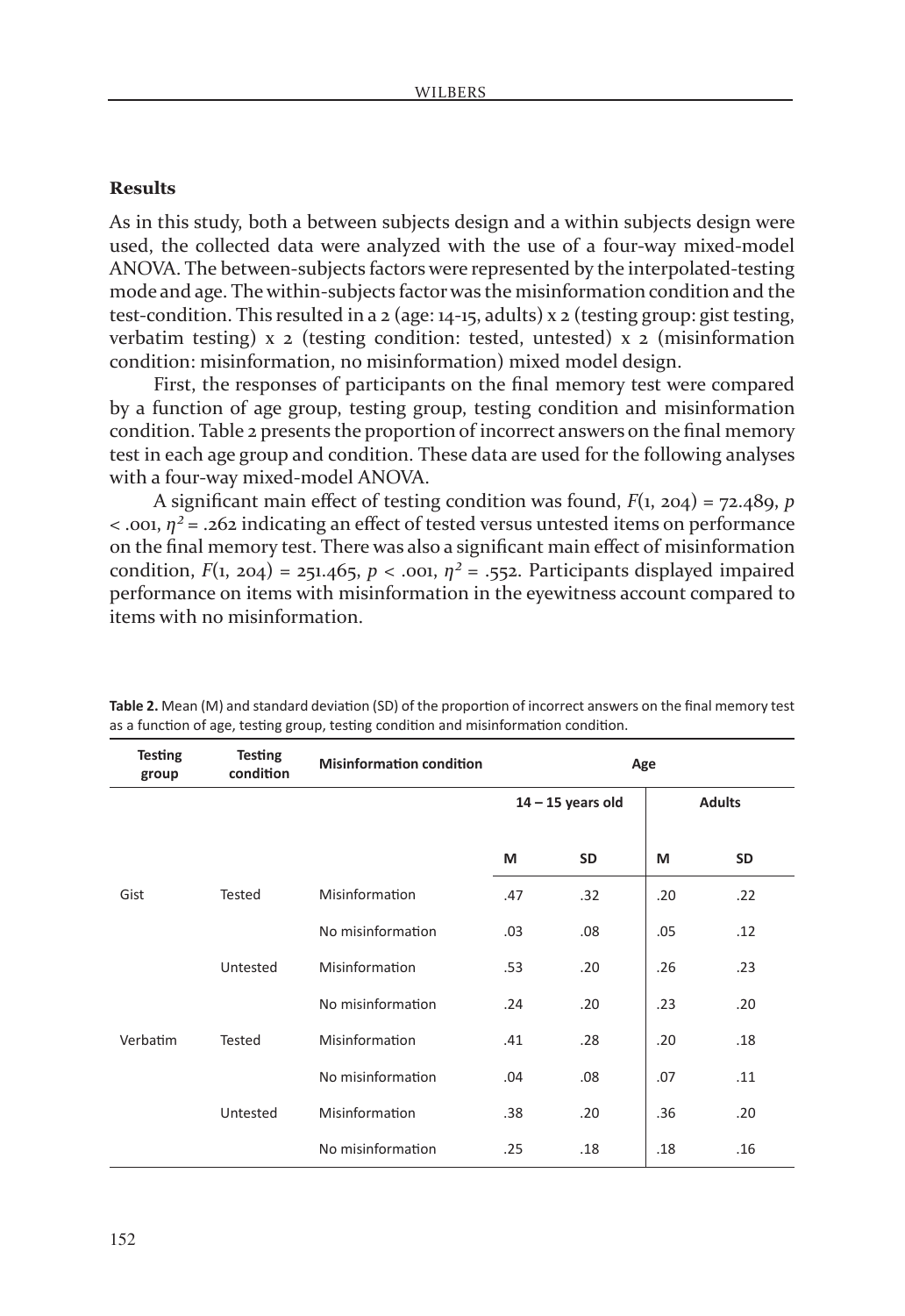An interaction effect was found between the factors misinformation condition and age group,  $F(3, 204) = 7,870, p < .001, \eta^2 = .104$ . This indicated that the influence of misinformation in the eyewitness account on performance in the final memory test differs per age group. It was found that the effect of misinformation decreased with age, as illustrated in figure 1. Thus, performance on the final memory test of adolescents (14 to 15 years old) was more influenced by misinformation in the eyewitness account, compared to performance of adults (figure 1). The mean misinformation effect (y-axis) was higher as performance on the final memory test decreased. Analyzing the simple effects, it was indicated that within both age groups misinformation had a significant effect. When comparing age group 14 to 15 year-olds  $(F(1, 208) = 85.86, p < .001, \eta^2 = .219)$  with adults  $(F(1, 208) = 14.89, p < .001, \eta^2 = .219)$ .001,  $n^2$  = .038) it could be concluded that adolescents were more influenced by the misinformation in the eyewitness account.



Figure 1. The effect of misinformation compared to no misinformation per age group on the proportion of incorrect answers on the final memory test. The effect of misinformation was significant ( $p < .001$ ) in both age groups. Error bars: 95% CI.

There was also an interaction effect for testing condition (tested vs. untested items) and misinformation condition (misinformation vs. no-misinformation items), *F*(1,  $204$ ) = 27.682, *p* < .001,  $n^2$  = .119. This effect of within subject manipulation showed that the misinformation in the eyewitness account influenced the effect of testing on performance on the final memory test (see also figure 2). The simple main effects show that when an item consists of misinformation, no testing effect is found in the performance on the final memory test  $(F(1, 207) = 3.04)$ ,  $p = .083$ ,  $\eta^2 = .014$ ). In other words, there was no significant effect for testing and misinformation. But when no misinformation was applied, an effect of testing was found  $(F(1, 207)$  = 130.32,  $p <$  .001,  $\eta^2$  = .380). Thus, the testing effect was only present when there was no misinformation presented in the eyewitness account.

*Maastricht Student Journal of Psychology and Neuroscience* 153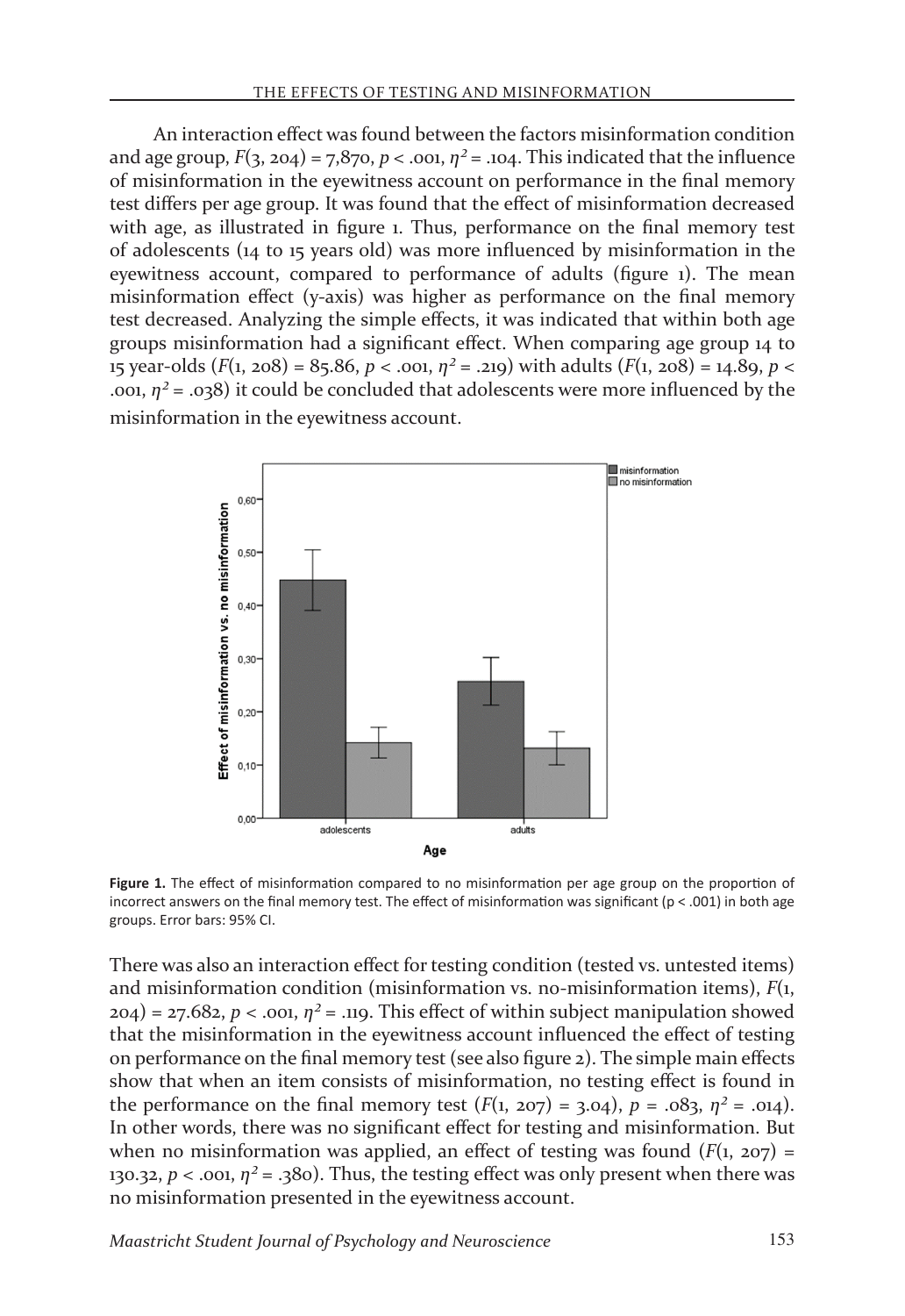

**Figure 2.** The effect of testing and misinformation on performance on the final memory test. A higher level of performance on the test means more errors. A significant effect of testing was only found on items with no misinformation, when misinformation was presented no testing effect was found. Errors bars: 95% CI.

### **DISCUSSION**

The aim of this study was to examine the influence of the testing effect on the vulnerability to misinformation in adolescents and adults. Emphasis was put on adolescents as most studies have focused on children and adults. It was hypothesized, in line with FTT (Rivers, Reyna, & Mills, 2008), that adolescents are more vulnerable to misinformation than adults. The vulnerability of different age groups depends on the paradigm being used in a study. Children are more prone to suggestive information, while adults are more prone to spontaneous false memories (Otgaar, 2013).

The current study shows that adolescent participants are more susceptible to misinformation than adults. When misinformation was introduced both groups showed impaired performance, although adolescents' performance on the final memory test was more impaired than the performance of the adults. The study of Brackmann (in prep.), which is related to the present study, showed that children are more susceptible to misinformation than adults. Those findings are in controversy with the recent developmental reversal, but it should be noted that a developmental reversal is only present when adults have higher knowledge of meaning connections than children. This assumption could be an explanation for the increased effect of misinformation in children (Brackmann, in prep) and in adolescents, in this study,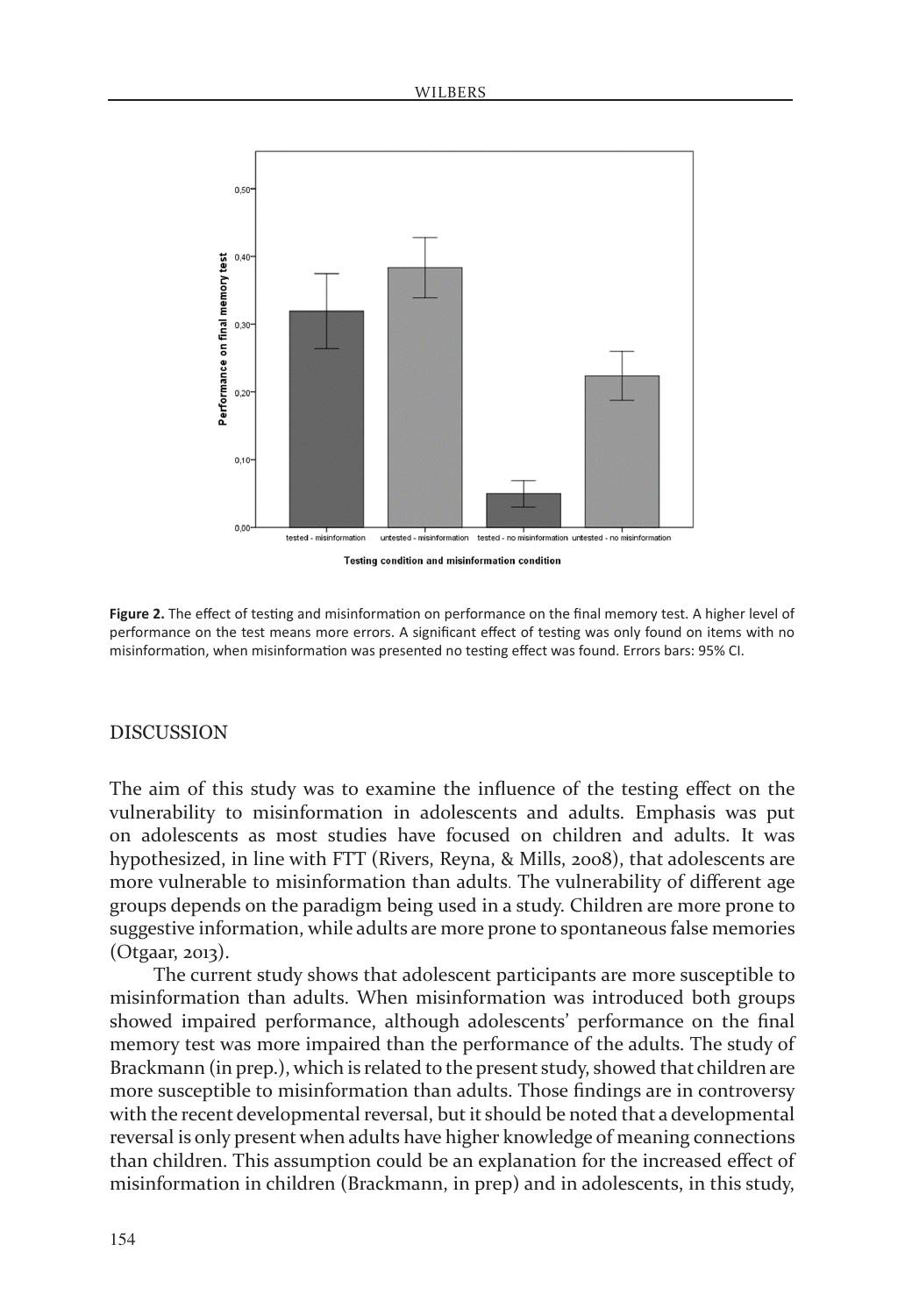compared to adults. When combining the results of both studies, it is indicated that adolescents can be located between children and adults on a continuum of susceptibility to misinformation. Further research could focus on including a greater extent of age groups, which should give a more complete picture on the distribution of different age groups with respect to susceptibility to misinformation.

Another important finding of this study is that, when age is held constant, the testing effect is dependent on the misinformation condition. It shows that an effect of interpolated testing on performance on a memory test only exists when no misinformation is presented. It is remarkable that when misinformation is presented, no testing effect is observed. This implies that the testing effect does not occur when someone is influenced by misinformation. In relation to this it can also be stated that, regardless of the testing effect, participants' performance on the final memory test was negatively influenced by misinformation as the error rate increased with the application of misinformation.

As the FTT states that the suggestibility to misinformation increases when relying more on gist representations compared to verbatim representations (Rivers, Reyna & Mills, 2008), an interaction between misinformation and testing group was expected. However, no support for this hypothesis was found in the present study. The interaction effect of testing group and misinformation did not appear to have an influence. It was expected that the difference between gist and verbatim testing on the first day would influence the performance on the final memory test after the misleading post-event information. This can also be linked to age, because children rely less on gist representations compared to adults and are therefore, in line with the developmental reversal, considered to be less suggestible to false memories (e.g., Brainerd, Reyna, & Ceci, 2008; Reyna & Kiernan, 1994). Although the FTT sets out that children rely less on gist representations, the results of the overarching study (Brackmann, in prep.) point out that children are more vulnerable to the misinformation effect. It is therefore assumed that the hypothesized effect of gist and verbatim testing on the vulnerability to misinformation might not apply.

A limitation of the current study is that participants were forced to report their answers on either gist or verbatim level. In real-life situations, such as a police interview, respondents have the option to choose the level on which they report information (Payne, Elie, Blackwell, & Neuschatz, 1996). As discussed by Payne et al. (1996) the forced-choice answer format could affect the performance on a memory test, because a forced-choice report could lead to an increased proportion of errors. In addition to the fact that participants were divided into separate conditions of report, they were prompted to choose one of the two answer options that accompanied the questions. The absence of the possibility for free-recall of memories could have influenced participants' performance, or at least might differentiate participants' performance from performance in an interview setting.

The conclusion of this study is that susceptibility to misinformation increases with age, and adolescents are more susceptible to misinformation than adults. Furthermore, the testing effect only applied when there was no misinformation. When misinformation comes into play, the testing effect cannot be found. A suggestion for additional research is to more extensively examine the relation between misinformation and testing. By including an adolescent age group, this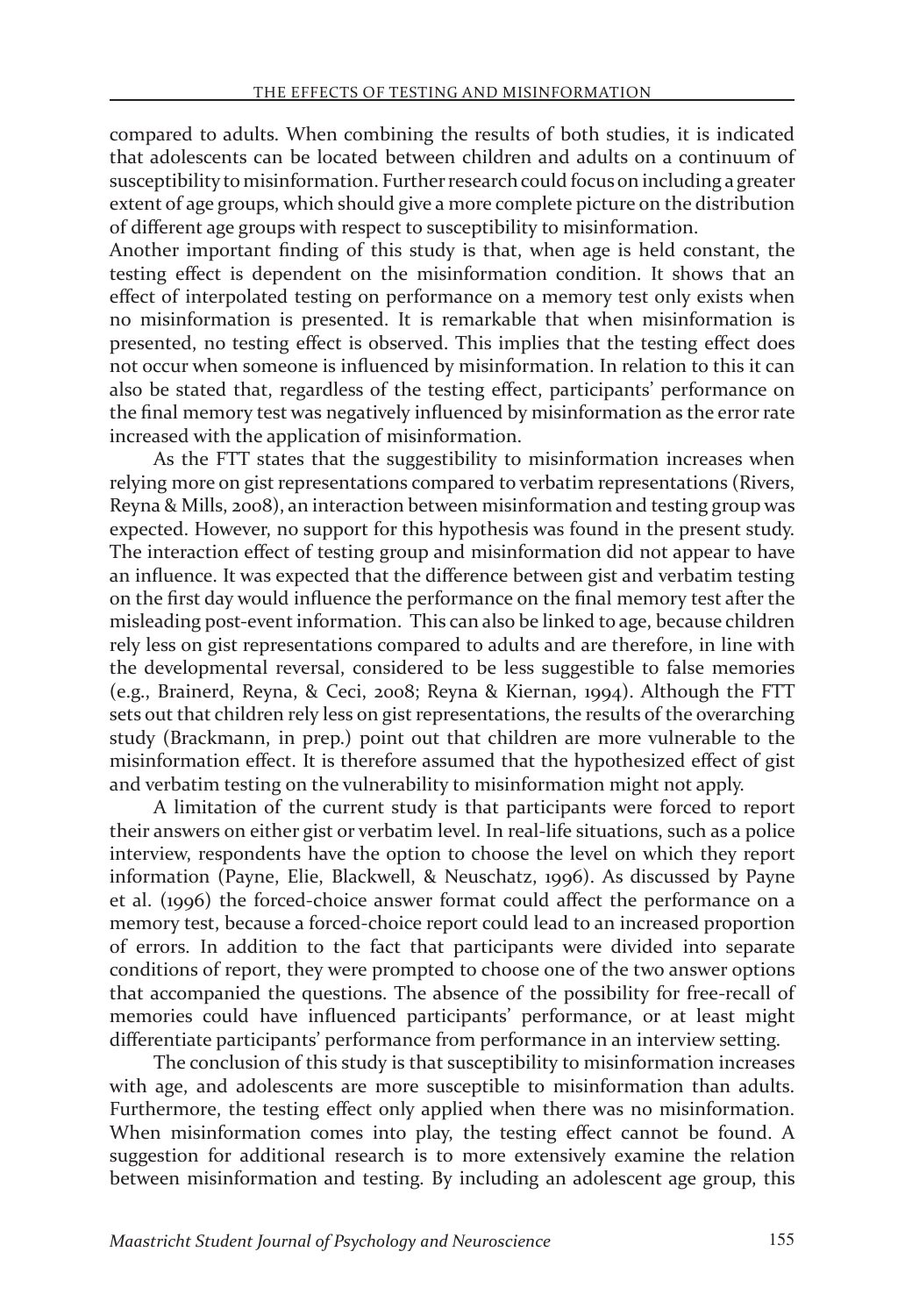study raises an important area of development in the research on false memories, as there is only limited research on this age group. It is important to expand studies on the effect of misinformation on adolescents.

#### **REFERENCES**

Bjorklund, D.F. (2000). *False-memory creation in children and adults*: *Theory, research, and implications.* London: Lawrence Erblaum Associates.

Brackmann, N. (2015). The Impact of testing on the formation of false memories. Manuscript in preparation.

Brainerd, C.J., & Reyna, V.F. (1995). Autosuggestibility in memory development. *Cognitive Psychology, 28*(1), 65-101.

Brainerd, C.J., & Reyna, V.F. (2001). Fuzzy trace theory: Dual processes in memory, reasoning, and cognitive neuroscience. *Advances in Child Development and Behavior, 28,* 41-100.

Brainerd, C.J., Payne, D.G., Wright, R., & Reyna, V.F. (2003). Phantom recall. *Journal of Memory and Language, 48*(3), 445-467.

Brainerd, C.J., Reyna, V.F., Ceci, S.J. (2008). Developmental reversals in false memory: A review of data and theory. *Psychological Bulletin, 134*(3), 343-382.

Brainerd, C.J. (2013). Developmental reversals in false memory: A new look at the reliability of children's evidence. *Current Directions in Psychological Science, 22*(5)*,* 335-341.

Bouwmeester, S., & Verkoeijen, P.P.J.L. (2011). Why do some children benefit more from testing than others? Gist trace processing to explain the testing effect. *Journal of Memory and Language, 65*(1), 32-41.

Ceci, S.J., & Bruck, M. (1995). *Jeopardy in the courtroom: A scientific analysis of children's testimony*. Washington, DC: American Psychological Association.

- Chan, J. C. K., Thomas, A. K., & Bulevich, J. B. (2009). Recalling a witnessed event increases eyewitness suggestibility: the reversed testing effect. *Psychological Science, 20*(1), 66- 73.
- Chan, J. C. K., & Langley, M. M. (2011). Paradoxial effects of testing: retrieval enhances both accurate recall and suggestibility in eyewitnesses. *Journal of Experimental Psychology: Learning, Memory, and Cognition, 37*(1), 248-255.
- Goldsmith, M., Koriat, A., & Weinberg Eliezer, A. (2002). Strategic regulation of grain size memory reporting. *Journal of Experimental Psychology: General, 131*(1), 73-95.
- Gordon, L. T., & Thomas, A. K. (2014). Testing potentiates new learning in the misinformation paradigm. *Memory and Cognition, 42*(2), 186-197.
- Howe, M., Wimmer, M.C., Gagnon, N., & Plumpton S. (2009). An associative-activation theory of children's and adults' memory illusions. *Journal of Memory and Language, 60*(2)*,* 229-251.
- Kassin, S.M. (1997). The psychology of confession evidence. *American Psychologist, 52*(3), 221-233.
- Loftus, E.F., Miller, D.G., & Burns, H.J. (1978). Semantic integration of verbal information into a visual memory. *Journal of Experimental Psychology: Human Learning and Memory, 4*(1), 19-31.

Loftus, E.F. (1980). *Memory: Surprising New Insights Into How We Remember and Why We Forget Reading*. MA: Addison-Wesley Pub. Co.

Otgaar, H., Howe, M. L., Peters, M., Sauerland, M., & Raymaekers, L. (2013).Developmental